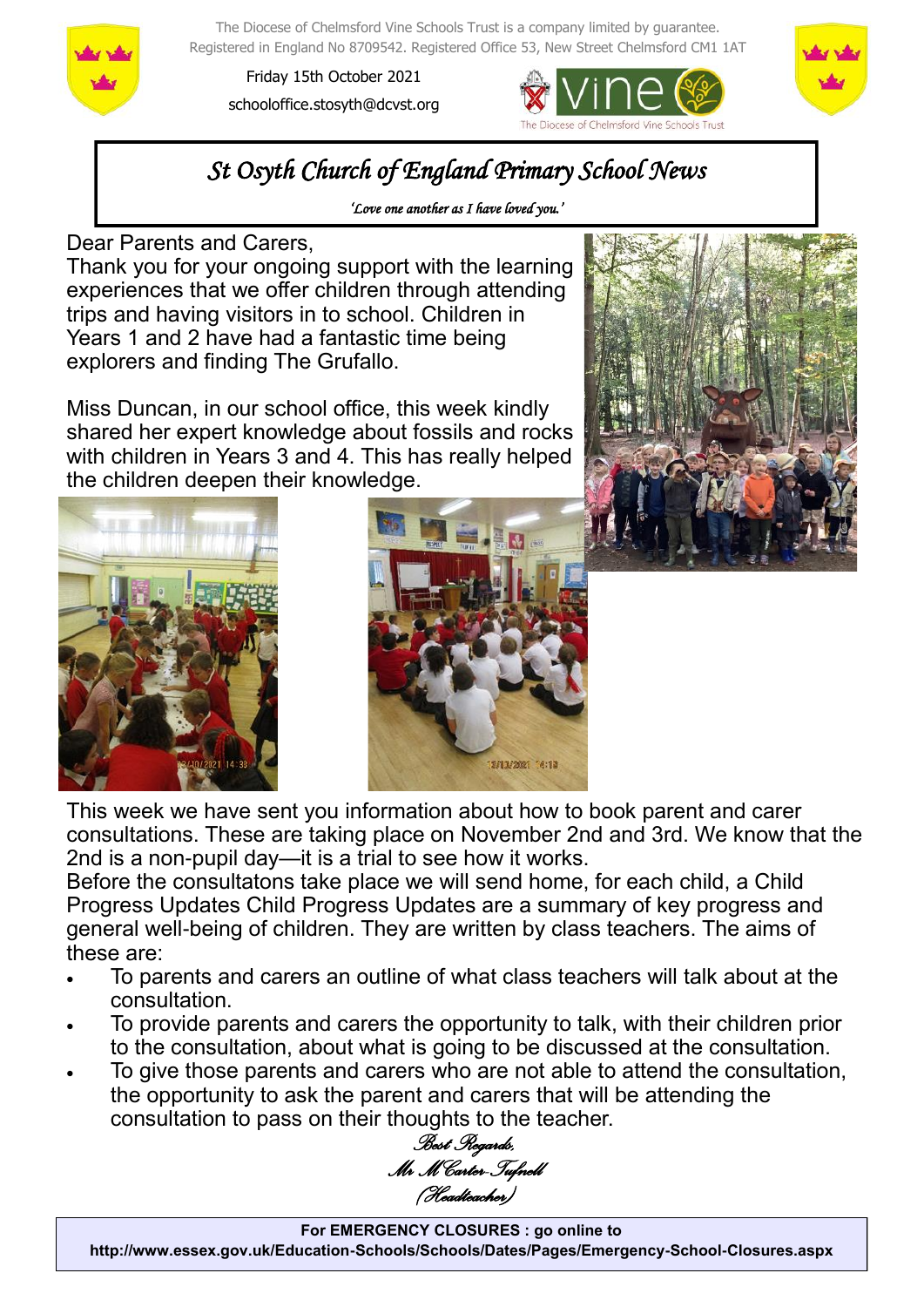#### **School dinners - bookings can now be made until 10th December**

Dinner bookings need to be made online, please select your meal choices and add the items to the basket before proceeding to the checkout. If your child is eligible for free school meals or universal infant free school meals you also need to complete the checkout process but you will not be charged.

**If you think you may be eligible for free school meals please contact the school office for a form.** 



#### **FREE gardening equipment for our school**

For every £10 you spend (in store or online) at Morrisons, you'll get a Grow Token. Download the MyMorrisons app today to start collecting Grow Tokens and you can choose St Osyth C of E Primary to donate your tokens to. We will be able to exchange the Grow Tokens for FREE gardening

equipment to get kids growing.



The application period for admission to Year 7 in secondary schools for September 2022 opened on 10 September 2021. Applications can be made online, using the website [www.essex.gov.uk/admissions](https://gbr01.safelinks.protection.outlook.com/?url=http%3A%2F%2Fwww.essex.gov.uk%2Fadmissions&data=04%7C01%7Cschooloffice.stosyth%40dcvst.org%7C2ef6e01cd56c4e7563a108d9743e1791%7C282c78034b8f4fbda3841682df47e3ad%7C1%7C0%7C637668632287896541%7CUnknown%7CTWFpb) the closing date is **31 October 2021**.

All children must have a full **named** PE kit in school every day.

# **PE Kit: Black shorts, White t-shirt, Plimsols**

### **Additional items allowed for outside: Plain tracksuit bottoms, top and trainers**

Children can wear a Fitbit (or similar) to school, but it is their responsibility to keep it safe during the day.



**All watches, Fitbits and earrings need to be removed for P.E lessons.**

#### **Street Tag**

Street Tag is a free child and family-friendly mobile application that uses virtual tags to incentivize communities and families to become more physically active and boost mental health.



# **Join our school Team (see letter for full details)**



#### **PTFA Firework Event**

The display will be held on the school playing field on Thursday 4 November 2021. Gates will open at 5.00 pm and the professional display will start at 7pm. Tickets are priced at £5 per person, under 3's are



free. To claim your **FREE TICKET**, make your purchase through School Money, less one ticket than you require. On collection of your purchase, you will also receive your **FREE TICKET** 



# **Breakfast Club** is open from 7.45am for **all ages**, costing **£3.00 per session**.

Please accompany your children into the school office, the children have breakfast and a chance to play. If you unexpectedly need to use Breakfast Club your child can be booked in on arrival, but payment must be made before the end of the day.



 **These sessions must be booked and paid for on school money in advance**.